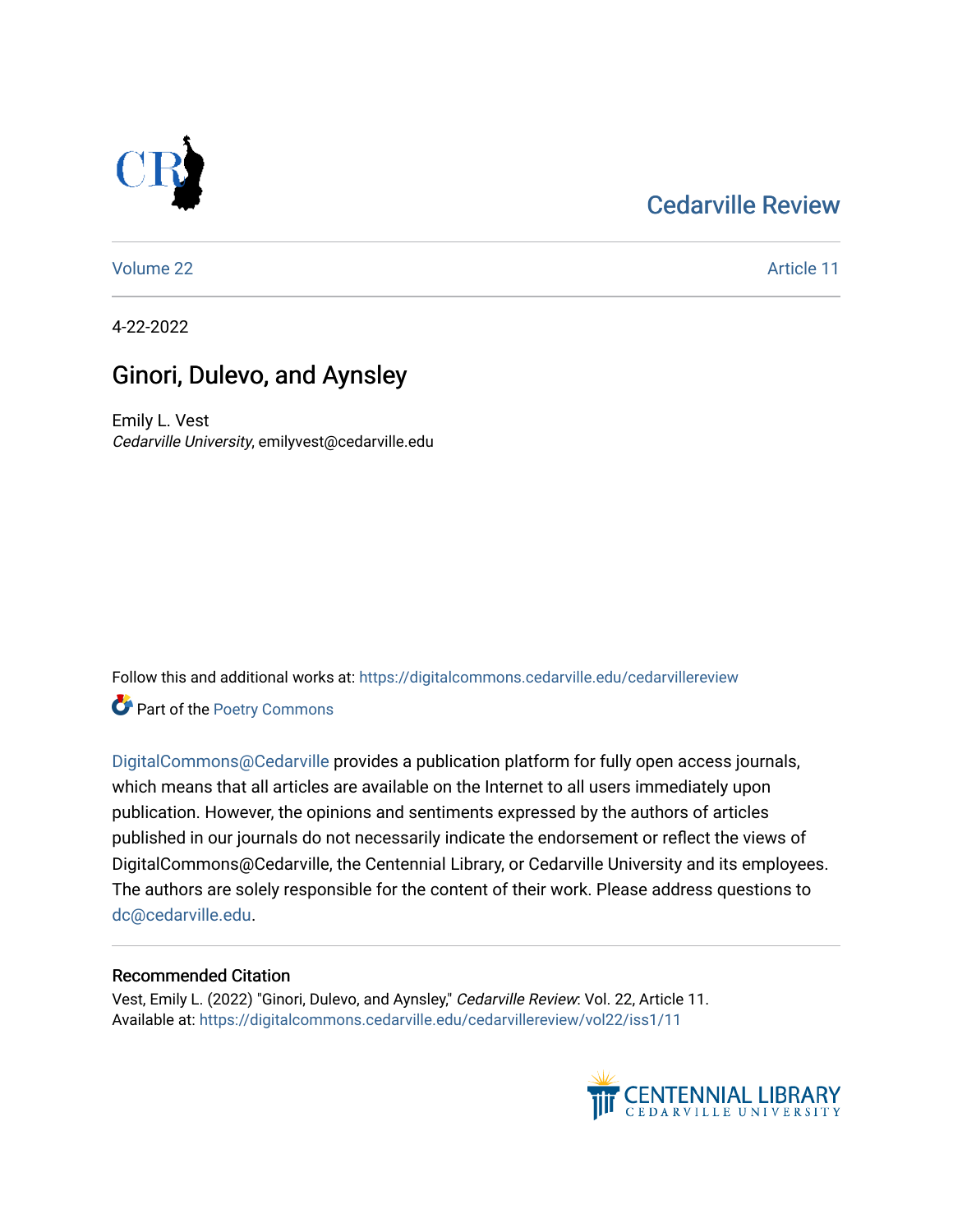## Ginori, Dulevo, and Aynsley

## Description

"Ginori, Dulevo, and Aynsley," named after porcelain manufacturers, is a poem about the teacup collection I look forward to having in the future. It is a piece about longing for stability after years of moving from place to place every few years, and being scared to start such a fragile thing as a teacup collection. The poem ends with said teacup collection, yet a realization that things don't go to plan anyway and shattered and chipped porcelain, or "laugh lines and cracked cups," should be expected.

P.S. The part that references "time" instead of "thyme" is intentional, both for the purpose of a doublemeaning and a pun.

#### Creative Commons License



This work is licensed under a [Creative Commons Attribution-Noncommercial-No Derivative Works 4.0](http://creativecommons.org/licenses/by-nc-nd/4.0/) [License](http://creativecommons.org/licenses/by-nc-nd/4.0/).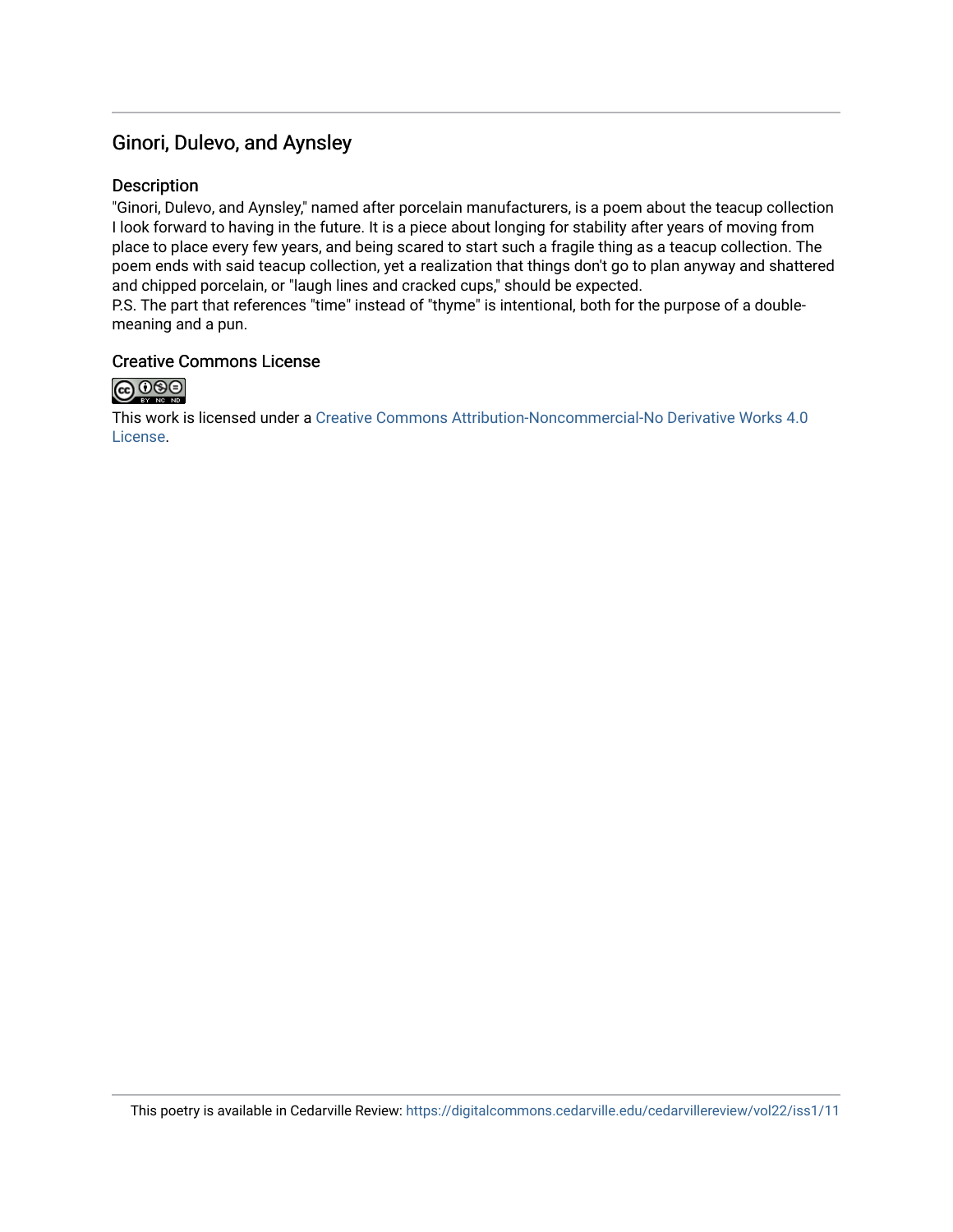# **GINORI, DULEVO, AND AYNSLEY**

*Emily Vest*